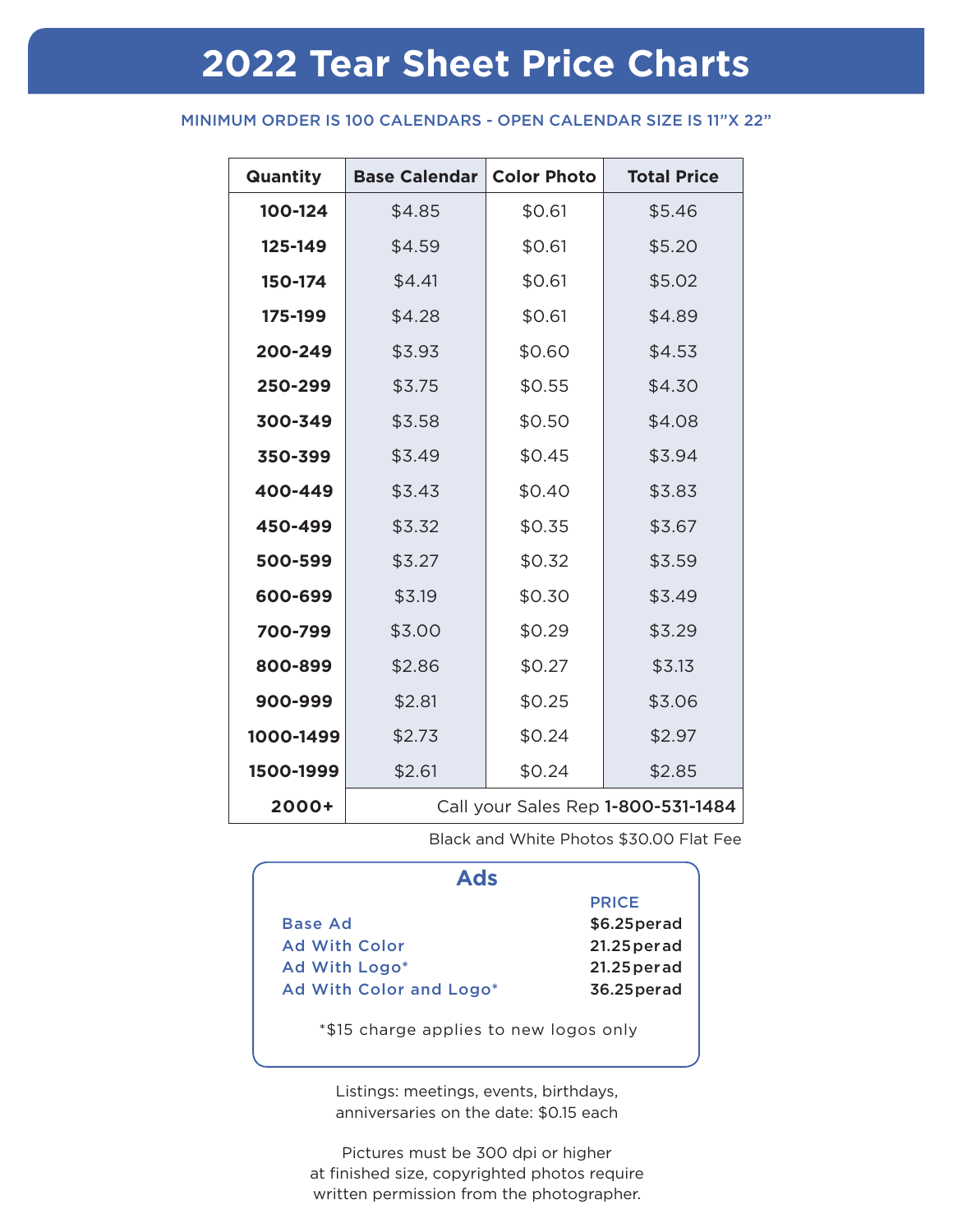# **2022 Tear Sheet Shipping + Handling Price Chart**

#### Customers requesting plastic bags or white mailing envelopes should pay the non-discounted prices.

| <b>Calendars</b> |          | Zone A   | Zone B   |          | Zone C   |          | Zone D   |          |
|------------------|----------|----------|----------|----------|----------|----------|----------|----------|
|                  | w/bags   | w/o bags | w/bags   | w/o bags | w/bags   | w/o bags | w/bags   | w/o bags |
| 100              | \$46.40  | \$32.48  | \$55.90  | \$39.13  | \$55.60  | \$38.92  | \$71.00  | \$49.70  |
| 125              | \$50.20  | \$35.14  | \$59.80  | \$41.86  | \$63.10  | \$44.17  | \$80.70  | \$56.49  |
| 150              | \$66.90  | \$46.83  | \$77.00  | \$53.90  | \$86.90  | \$60.83  | \$111.30 | \$77.91  |
| 175              | \$70.20  | \$49.14  | \$81.00  | \$56.70  | \$94.10  | \$65.87  | \$120.60 | \$84.42  |
| 200              | \$74.30  | \$52.01  | \$85.80  | \$60.06  | \$100.70 | \$70.49  | \$130.70 | \$91.49  |
| 225              | \$77.10  | \$53.97  | \$90.80  | \$63.56  | \$106.50 | \$74.55  | \$139.70 | \$97.79  |
| 250              | \$80.80  | \$56.56  | \$96.10  | \$67.27  | \$114.20 | \$79.94  | \$148.80 | \$104.16 |
| 275              | \$108.80 | \$76.16  | \$126.60 | \$88.62  | \$145.40 | \$101.78 | \$189.90 | \$132.93 |
| 300              | \$110.50 | \$77.35  | \$128.80 | \$90.16  | \$148.40 | \$103.88 | \$193.90 | \$135.73 |
| 325              | \$114.00 | \$79.80  | \$134.70 | \$94.29  | \$156.20 | \$109.34 | \$203.40 | \$142.38 |
| 350              | \$117.10 | \$81.97  | \$139.10 | \$97.37  | \$163.20 | \$114.24 | \$212.50 | \$148.75 |
| 375              | \$120.20 | \$84.14  | \$144.60 | \$101.22 | \$169.50 | \$118.65 | \$222.10 | \$155.47 |
| 400              | \$148.00 | \$103.60 | \$172.10 | \$120.47 | \$198.30 | \$138.81 | \$258.50 | \$180.95 |
| 425              | \$151.30 | \$105.91 | \$177.10 | \$123.97 | \$205.10 | \$143.57 | \$267.90 | \$187.53 |
| 450              | \$153.50 | \$107.45 | \$181.90 | \$127.33 | \$211.80 | \$148.26 | \$277.30 | \$194.11 |
| 475              | \$157.80 | \$110.46 | \$187.40 | \$131.18 | \$218.80 | \$153.16 | \$286.50 | \$200.55 |
| 500              | \$160.40 | \$112.28 | \$192.10 | \$134.47 | \$226.20 | \$158.34 | \$295.80 | \$207.06 |
| 525              | \$186.50 | \$130.55 | \$218.60 | \$153.02 | \$253.60 | \$177.52 | \$330.30 | \$231.21 |
| 550              | \$192.10 | \$134.47 | \$224.60 | \$157.22 | \$261.60 | \$183.12 | \$341.90 | \$239.33 |
| 575              | \$194.30 | \$136.01 | \$230.10 | \$161.07 | \$268.70 | \$188.09 | \$351.30 | \$245.91 |
| 600              | \$196.80 | \$137.76 | \$234.80 | \$164.36 | \$274.60 | \$192.22 | \$360.60 | \$252.42 |
| 625              | \$200.10 | \$140.07 | \$240.60 | \$168.42 | \$282.20 | \$197.54 | \$370.50 | \$259.35 |
| 650              | \$220.20 | \$154.14 | \$261.60 | \$183.12 | \$306.70 | \$214.69 | \$400.20 | \$280.14 |
| 675              | \$229.30 | \$160.51 | \$272.90 | \$191.03 | \$317.40 | \$222.18 | \$416.20 | \$291.34 |
| 700              | \$233.00 | \$163.10 | \$277.50 | \$194.25 | \$324.90 | \$227.43 | \$425.40 | \$297.78 |
| 725              | \$235.80 | \$165.06 | \$283.50 | \$198.45 | \$332.10 | \$232.47 | \$435.40 | \$304.78 |
| 750              | \$239.90 | \$167.93 | \$288.40 | \$201.88 | \$337.90 | \$236.53 | \$443.80 | \$310.66 |
| 775              | \$242.70 | \$169.89 | \$293.90 | \$205.73 | \$343.40 | \$240.38 | \$453.20 | \$317.24 |

# **ZONE A**

If you live in the states listed below, refer to **ZONE A** column for your shipping charges.

**Illinois • Indiana Kentucky • Michigan Ohio • Tennessee West Virginia**

### **ZONE B**

If you live in the states listed below, refer to **ZONE B** column for your shipping charges.

**Alabama • Arkansas • Delaware • Dist. of Columbia • Georgia • Maryland • Mississippi • Missouri • New Jersey • North Carolina• Pennsylvania • South Carolina • Virginia • Wisconsin**

# **ZONE C**

If you live in the states listed below, refer to **ZONE C** column for your shipping charges.

**Colorado • Connecticut Florida • Iowa • Kansas Louisiana • Maine Massachusetts • Minnesota Nebraska • New Hampshire New Mexico • New York North Dakota • Oklahoma Rhode Island • South Dakota • Texas • Vermont • Wyoming**

# **ZONE D**

If you live in the states listed below, refer to **ZONE D** column for your shipping charges.

> **Arizona • California Idaho • Montana Nevada • Oregon Utah • Washington**

For Alaska and Hawaii shipping alternatives, phone 1-800/531-1484 for a quote.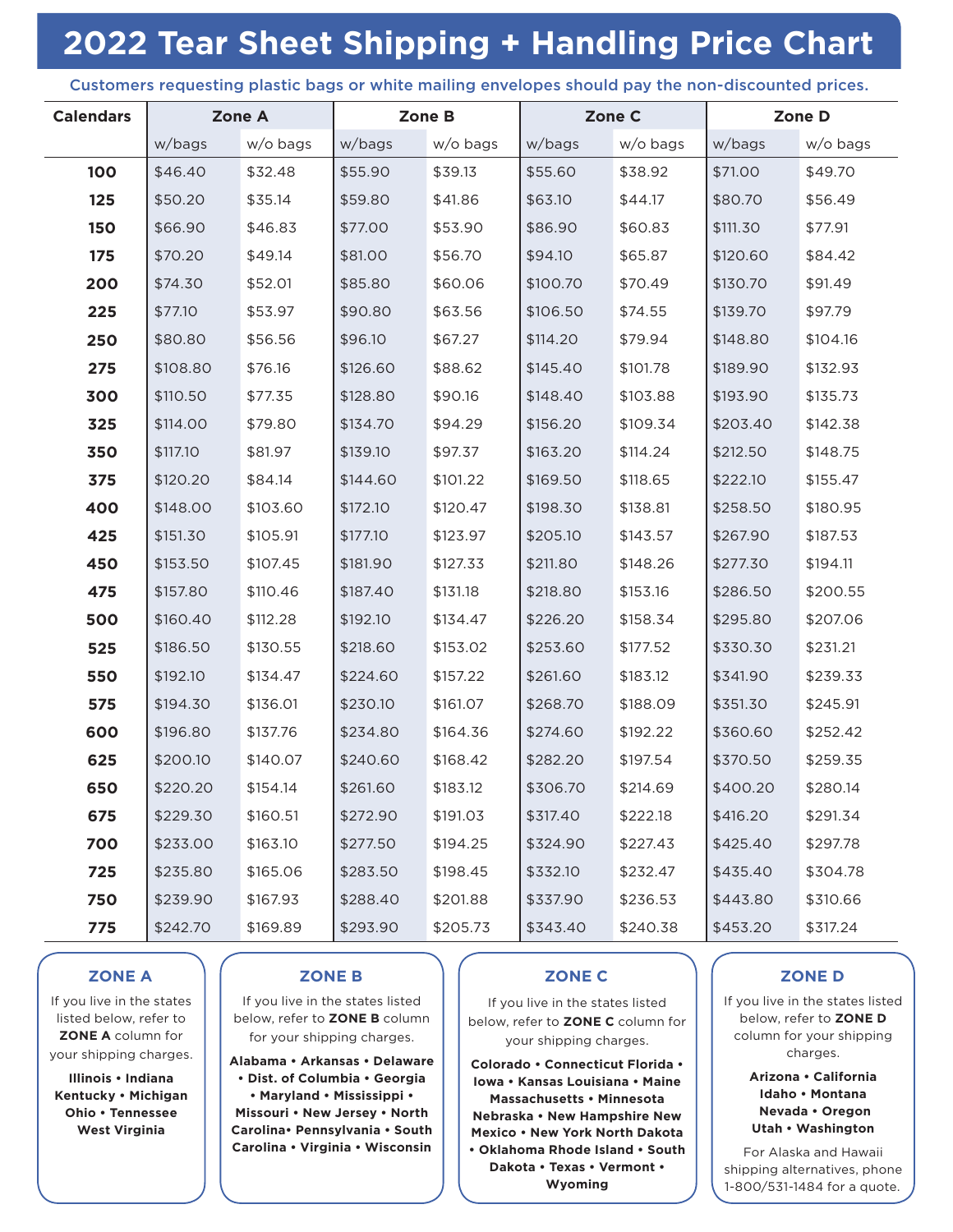# **2022 Pricing for Specialty Items on Tear Sheet Calendar**

## **CALENDAR BACK ITEMS (Advertising Portion of Calendar)**

| ID#                     | ltem                                                    | <b>Price</b>                                      | <b>Description</b>                                                                                                                                                                                                  |
|-------------------------|---------------------------------------------------------|---------------------------------------------------|---------------------------------------------------------------------------------------------------------------------------------------------------------------------------------------------------------------------|
| B <sub>1</sub>          | Map or printing under pad                               | \$20.00                                           | Prints a map or other printing under the calendar pad<br>Print ready or digital file required                                                                                                                       |
|                         | B2W Map or printing (B&W)<br>on back side of calendar   | \$25.00 setup<br>\$0.22 each                      | Prints Black & White map or text on the back of<br>calendar. Print ready or digital file required                                                                                                                   |
|                         | B2C Map or printing (Color)<br>on back side of calendar | \$40.00 setup<br>\$0.31 each                      | Prints Color map or text on back of calendar.<br>Print ready or digital file required                                                                                                                               |
| B3                      | <b>Musical Notes</b>                                    | \$5.00                                            | Prints a row of musical notes on the bottom ad row                                                                                                                                                                  |
| <b>B4</b>               | Typeset on bottom                                       | \$25.00                                           | Submit copy for typesetting row of ads                                                                                                                                                                              |
| B <sub>5</sub>          | Names under picture                                     | \$0.20 each                                       | Prints the names of people in the calendar picture                                                                                                                                                                  |
| B <sub>6</sub>          | Copy under pad                                          | \$0.30 per line                                   | Charge for typesetting copy under the pad<br>Approx. 35 characters and spaces per line<br>\$15.00 minimum charge                                                                                                    |
| B7                      | Screening behind ads<br>instead of a picture subject    | \$20.00                                           | Prints a b/w screen behind the advertising<br>This could be a school mascot, club logo, etc.<br>Color screen extra \$15.00 charge                                                                                   |
| B <sub>8</sub>          | <b>CPR</b> Information                                  | \$20.00                                           | Prints CPR instructions under pad                                                                                                                                                                                   |
| <b>PHOTOGRAPH ITEMS</b> |                                                         |                                                   |                                                                                                                                                                                                                     |
| F1                      | Manual Photo tipping                                    | \$0.25 each                                       | Charge for bonding customer supplied photographs<br>to calendars. Done with special permission only                                                                                                                 |
| F <sub>2</sub>          | Typesetting in place of photo                           | \$30.00                                           | Prints customer supplied copy in photo area                                                                                                                                                                         |
| F3                      | Collage/Retouch<br>photograph                           | \$80.00 per hour                                  | Charge for creating a collage from customer<br>supplied photos or editing photo content<br>Min. charge is \$40.00                                                                                                   |
| F4                      | Additional pictures -<br>main picture subject           | \$15.00 each                                      | Prints additional pictures in the main picture area                                                                                                                                                                 |
|                         | <b>MISCELLANEOUS ITEMS</b>                              |                                                   |                                                                                                                                                                                                                     |
| M1                      | Extra Sheet - Tear Sheet                                | \$27.00 Setup<br>\$0.08 per sheet<br>per calendar | Setup price is for each sheet or extra month and does<br>not include typesetting. Inserts are an extra sheet<br>(extra month, cover letter, reorder form, coupon page,<br>etc.) that is stapled to the calendar pad |
| M <sub>2</sub>          | Sweepstakes Calendar                                    | \$50.00                                           | Prints sweepstakes rules and consecutive<br>numbering under the calendar pad                                                                                                                                        |
| M3                      | 3" X 5" Registration<br>Cards for M2<br>(B&W) 1 side    | \$80.00/1000                                      | Prints a registration card and consecutive<br>numbering for Sweepstakes Calendars<br>Priced per thousand with \$55.00 minimum                                                                                       |
|                         | Perforating if requested<br>(1 <sub>perf</sub> )        | \$60.00/1000                                      | Shipped in bulk only<br>Call for a quote if insertion with calendars is required.                                                                                                                                   |
| M4                      | <b>Calendar Mailing Envelopes</b><br>(Blank)            | \$0.18                                            | Custom made envelopes for tear sheet calendars<br>Calendars are always inserted in these envelopes<br>unless requested otherwise                                                                                    |
| M5                      | Printing on M4<br>(1 side)                              | \$90.00 Setup<br>\$0.03 each                      | Prints return address and Postal Patron<br>information on outside of envelope                                                                                                                                       |
| M6                      | Clear Door Knob bags                                    | \$0.10 each                                       | Charge only if calendars are inserted<br>Plastic bags sent in bulk are free as a replacement<br>for brown bags                                                                                                      |